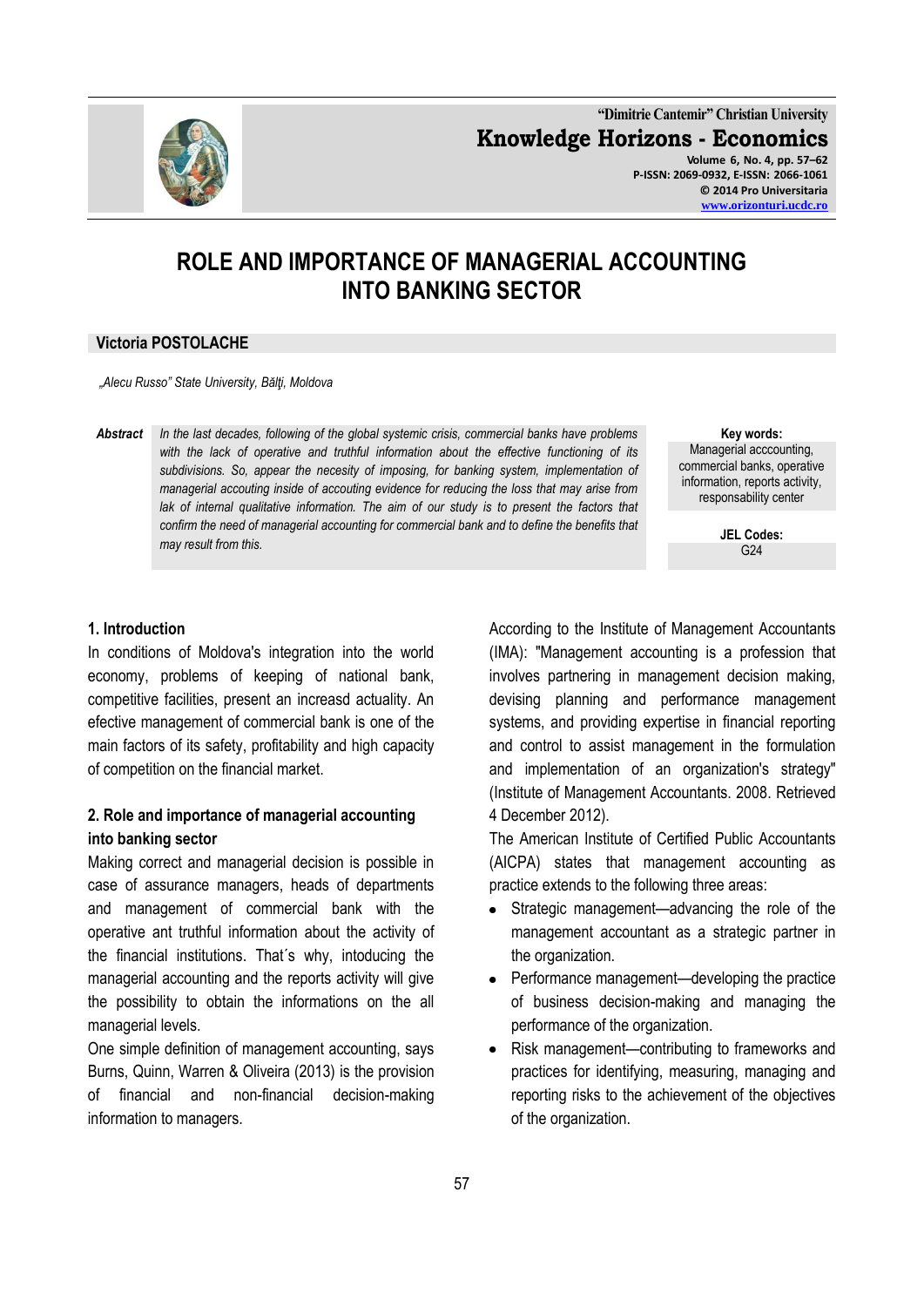The Institute of Certified Management Accountants (ICMA) states "A management accountant applies his or her professional knowledge and skill in the preparation and presentation of financial and other decision oriented information in such a way as to assist management in the formulation of policies and in the planning and control of the operation of the undertaking".

Thompson et al. (2009) note that management accounting develops ideas for both manufacturing and service organizations. Hence, management accounting practices may provide strategies for efficiency and cost effectiveness which could be used as a competitive tool for growth and profitability especially in the banking sector.

Durand (2003) suggests that management accounting remains largely unexploited as a powerful approach to accounting for a competitive advantage.

Frank (1990) views management accounting as the preparation of financial and non-financial reports for non-management groups such as shareholders, creditors, regulatory agencies and tax authorities. He outlines management accounting as a practice that covers three areas which are explained as follows:

- Strategic management: Advancing the role of the management accountant as a strategic partner in the organization;
- Performance management: Developing the practice of business decision-making and managing the performance of the organization;
- Risk management: Contributing to frameworks and practices for identifying, measuring, managing and reporting risks to the realization of the objectives of the organization.

Hilton (2008) argues that management accountants take a leadership role in their teams and they provide valuable information that guides the organization towards achieving its strategic goals.

Acording with the order of the National Bank of Moldova about the accounting organization in banks of Republic of Moldova (2002), managerial accounting is organized by every bank, depending of specific of own activities and necesities, having the following objectives:

- determination of incomes, expenses and result for every subdivision; results of activities and services provided by the bank;
- making the budget of incomes and expenses for subdivisions and activities;
- prosecution and controlling their execution in order to know the results and to obtain information necessary for the management.

In the national commercial banks, managerial accouting can be realized, practical, in different ways, depending of the goals proposed by each bank, implementing managerial accounting. For exemple, commercial bank, with a diversified network of subsidiaries can give to managerial accounting control functions on the activity of subsidiaries and function of increasing the level of coordination and interaction between the central office and subsidiaries, a universal bank with the medium size can give to managerial accounting optimization function of the administrative expenses and operative control upon effective functioning of departments (subdivisions).

In international practice, management accounting has the role of internal control for banks and include:

- planing, organization, evidence and control of activitity;
- reports improvement:
- analysis of activity based on dates obtained;
- evaluation of results and presentation of recommandations;

The problem of managerial acconting was a basis for researchers of many scientists, like: Caverina O., Condracov N., Atchinson Ă., Rouz P. and others.

Managerial accouting permits to bank management, based on recieved information and on comparing the current situation with the planned situation, to make decisions on managerial information and to react quickly to changes from the external environment.

It´s preferable that all stages of management accounting to be integrated into a single management system and to use the same dates based on unique automated informational system.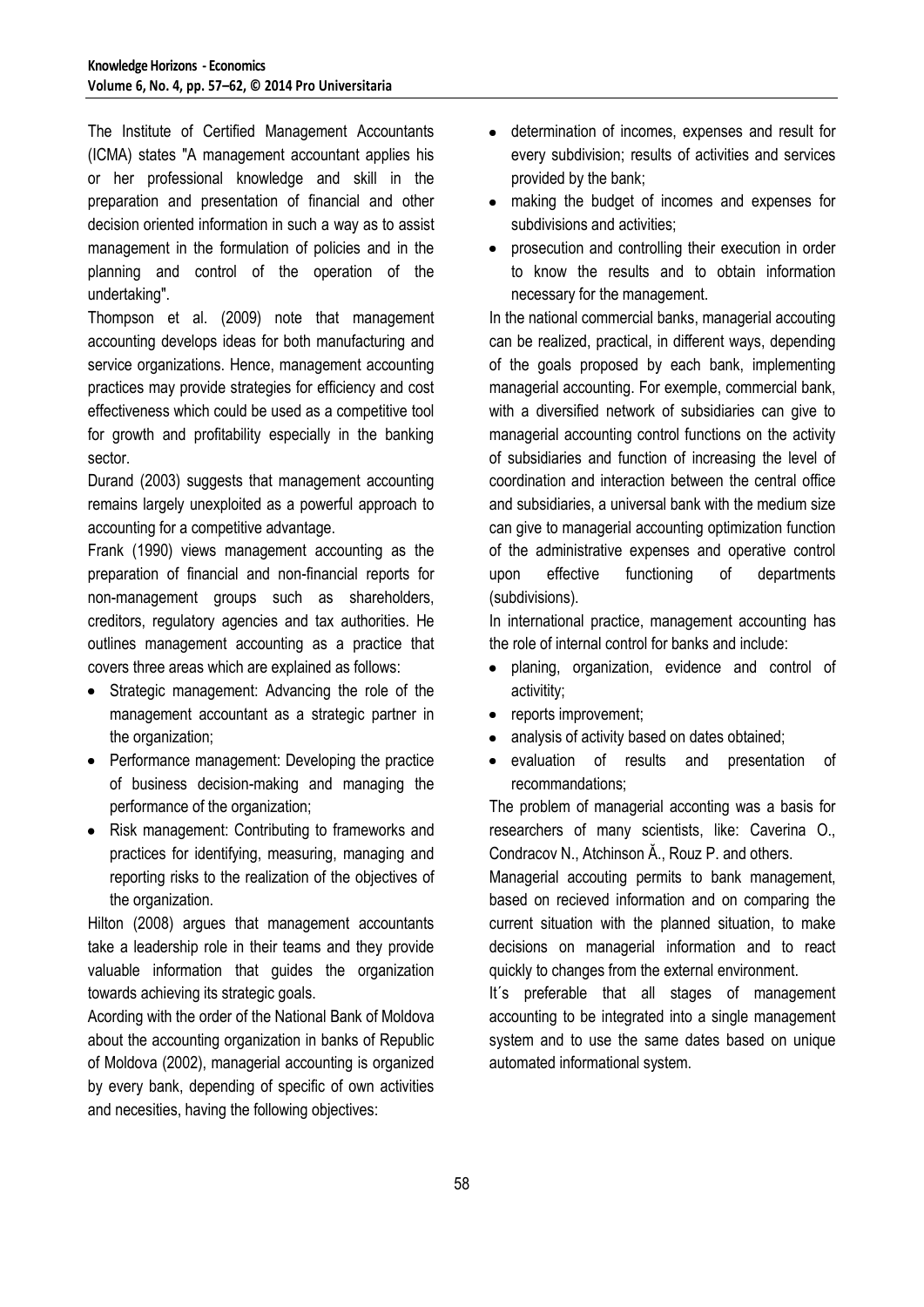*Figure 1.* Functional scheme of commercial bank management

Source: adapted by the author after Королев, О. Г. (2006)



Significant factors that determine the need for using management accounting in the bank are:

- further support of development and planning;
- the need to obtain operative information about real  $\bullet$ results of activity and expected results;
- the need for comparative analysis of banking products;
- the need for current risk management;  $\bullet$

making decisions about price forming for bank products and about purchase of new investment packets.

Managerial accounting system and the reports activity allows getting to all levels of management analytical information, needed for making decision:

• about own capital of the commercial bank and its ditribution:

- about correction of banking products;
- about clients;
- about increasing or decreasing the risks that affect the profit and capital;
- about stimulating of subsidiaries and departments from the commercial bank and their employees;
- about increasing of risks characteristic for current  $\bullet$ structure of the balance sheet;
- about the credit risk

Also, managerial accouting and report activity permit strengthening information, necessary for strategic and budgetary planning, resource distribution, determination the cost of financial instruments, ensuring operational control over influence of management decisions, indicators of activity of the bank.

Now, we will illustrate basic procedures of managerial accounting, that provides a clear picture about the functional determination of managerial accounting and its role and place in the bank management system.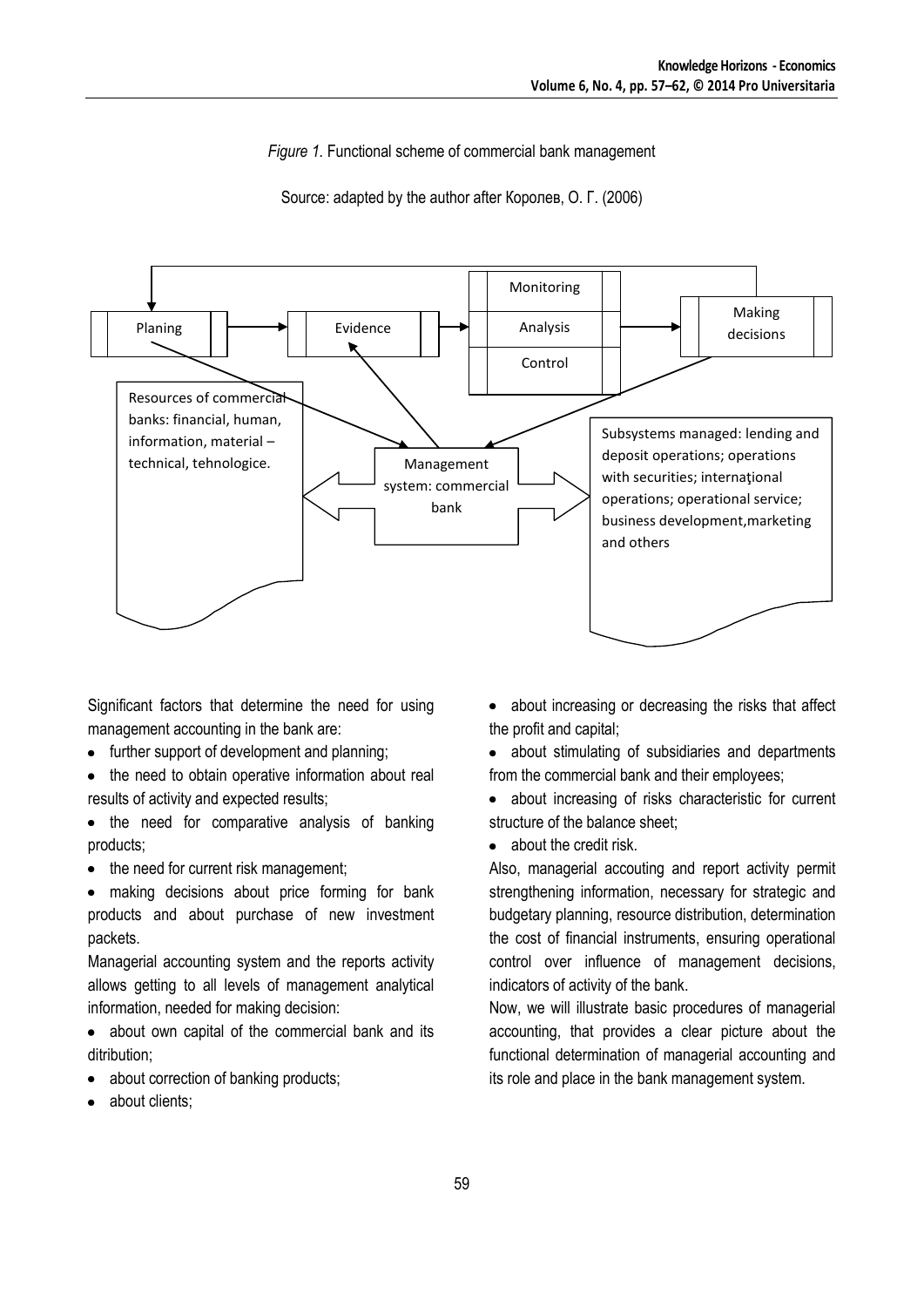



Source adapted by the author after Королев, О. Г. (2006)

Problems that are resolved by using management accounting are: building an optimal process, of planning and budgeting for the bank; control of profitability depending on different products, business directions, departments, subsidiaries; control of structure of assets and liabilities by volume, maturity; control risk levels and capital adequacy; making managerial decisions based on real information, about, both separate transactions and the situation in the bank; modeling the consequences, that appers as result of making some operations, making analysis; improving processes of making decisions about price forming on banking products; optimization relantionship with clients, including the assessment of quantity indicators and clients quality; other expenses; creating an efficient system of managers´s responsabilities for results of activity.

Building managerial accounting system is closely linked with the organizational structure of the bank and with major problems of achieving the potential benefits of the managerial accounting for efficient management of commercial bank. Based on aims of managerial accounting, like: increasing the efficiency of resource management, separately analysis of profitability from departments and directions of activity, operational monitoring of banking risks, providing information for the budget process, appear the notion of commercial

bank's financial structure, being like totality of responsibility centers. Compared with the commercial bank's financial flows in its structure can be highlighted divisions (subdivisions) of attraction and placement of resources. Subdivisions of attracting resources provide forming bank´s resources by attracting resources from clients.

Sudbdivisions of resource placement performed assets operations and provide bank with income and profit.

Bank segmentation in subdivisions of attraction and placement of resources is determined by the existence of cash flow in the bank, when financial resources are transmitted from the centers of attraction to the placement centers, namely between responsibility centers.

In such an approach, responsibility center can be defined like a structural subdivision, that produces unique products and services, or like management unit with specific goals, budget and reporting.

Concluding functional differences of directions of activity of structural subdivisions, place and role of subdivisions in structure of financial management, tasks of managers´s departments and the level of responsibility, is distinguished centres of incomes, expenses and profits.

Such a situation can be appreciated like being a normal one, because both the financial and organizational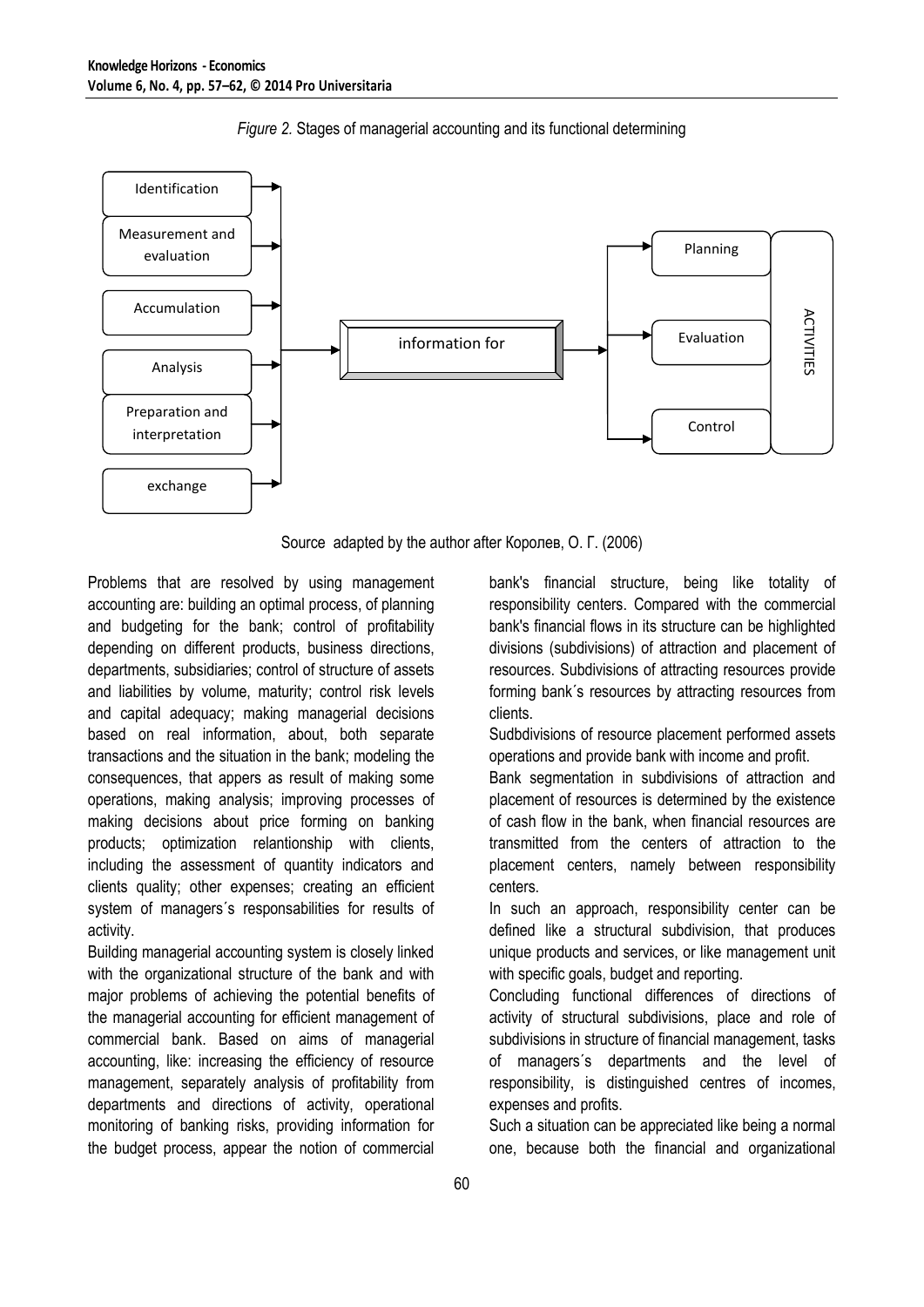structure and methodology of organization of managerial accounting is individual for each bank and depends on the peculiarities of bank specialization, traditions already formed, managerial practice, goals and objectives of managerial accounting.

Construction of responsibility centers into the financial structure depends on the size of the bank, directions of activity, number of personal and other factors. That´s why, number and composition of responsibility centers is determined separately for each bank taking into account the specific of financial institution.

In addition it can be said that separation of responsibility centers depends on the goals and methodology of management accounting and analysis of bank As responsibility centers can be commercial bank subdivisions, agencies, representative or departments. Responsibility centers can be built based on direction of activity of the commercial bank or banking segments services under which the bank operates, for exemple retail business, corporate, and other. So, construction of responsability center can be based on any profitable activity of the bank.

Along with traditional services provided by commercial bank with management goals, can be developed new classification of services provided by the financial institution, according to the directions of activity, grouping operations that form a single network operating system.

For the purposes of management accounting and analysis is necessary to strictly delineate the link between operations, because from this depends delimitation of commercial bank in responsability centres, correct identification of incomes and expenses and forming opportune management recommendations. That´s why, appear the necesity to develop a classifier of operations performed by the bank indicating the links that may arise between them.

A special attention of the managerial accounting should be directed to the bank expenses in case of evolution its base activity. Respectively, a correct management of expenses allows to influence on price of banking services and on banks income.

As rule, bank has no problem with disabilities in determining the place of occurrence of one or another type of income. As the income for all kinds of activities can be identified follows: interest income from the resources placed; commissions for services rendered; fixed rates for services rendered.

More difficult situation is to determine expenses and their distribution to one of the banks services. As rule, it depends on banking practice in classification of expenses.

All bank expenses for the current activity can be classified into expenses related to passive operations and expenses made during active operations. Bank expenses are a stable component of the operational activities of the financial-banking institution and its functioning. As we know, as the basis for calculating the cost of banking products appear passive operations, so reducing costs for these types of operations provides attraction of cheaper financial resources, contributing to the efficient bank management.

Koch and MacDonald (2006) point out that proper management of loan transactions may reduce the risks associated with lending.

Management accounting can supply skills that can create competitive advantages through transaction processing in particular the banking sector, where it can be an important issue for the development of competitive advantage.

Summing all that we exposed, we can conclude that implementation of management accounting and the reports will give the bank the following advantages: is forming a mechanism for early warning of problems in efficient organization of activity, price and sales forming; appears possibility to understand who, what and measure of bringing profit or loss for bank, namely: it highlights activities profitable (or unprofitable), products, departments, customers; is forming new system for supporting management decisions; is made a foundation for effective planning and budgeting; is improving the ways of employees´s rewarding, assessing the contribution of each department to develop commercial bank.

# **3. Conclusions**

In fine, the main question for the bank is not in need of managerial accounting and reporting but how it can be implementing in the short term with minimal costs and in accordance with the needs of the commercial bank.

# **References**

Burns, Q. and Warren & Oliveira (2013), *Management Accounting*, , London: McGraw-Hill

Durand, R. (2003) Predicting a Firm's Forecasting Ability: The Roles of Organisational Illusion of Control